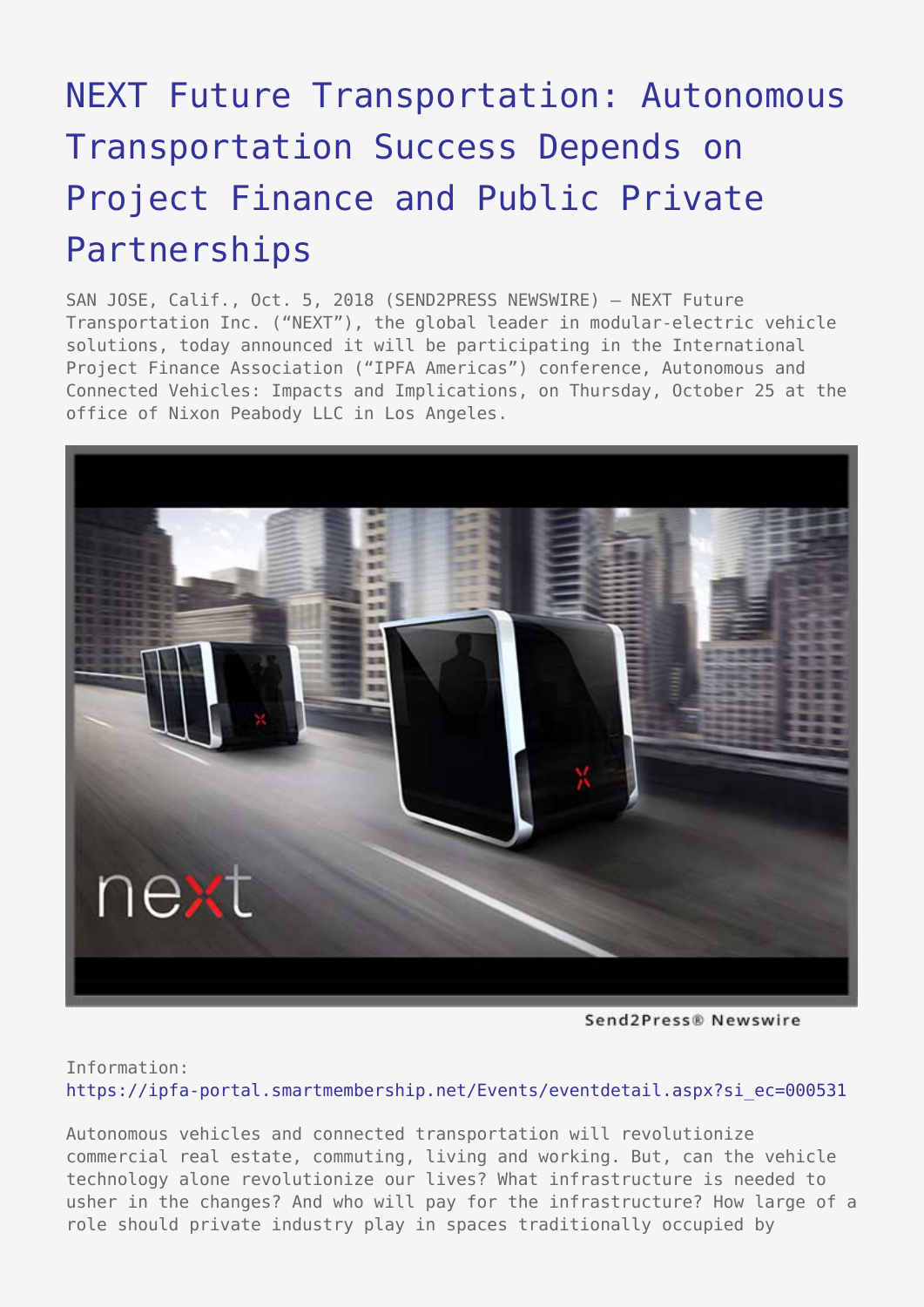## government?

Sven Hackmann (EVP) of NEXT will join a panel of experts to discuss the crucial role of project finance and public private partnerships in advancing autonomous transportation initiatives. In many countries the financing requirements of current and prospective infrastructure needs far outstrip resources available, however, meeting needs is critical to ensure continued process, development and economic growth.

Budgetary constraints and an acknowledgement of private sector efficiencies and know-how are two of the principal reasons why governments around the world are taking the economic and political decision to accelerate the use of private sector finance and adopt public private partnership models in order to deliver infrastructure projects which would have been previously built by the public sector using public sector finance.

Rudy Salo, a partner in the Los Angeles office of global law firm Nixon Peabody LLP, will lead the panel. Rudy, a public finance attorney, is widely recognized for his transportation industry expertise and significant experience in funding large transportation infrastructure projects.



Send2Press® Newswire

Autonomous transportation technology will have significant impact on the way we design cities in the future, including mass transit systems, commercial real estate, and roadways. While self-driving cars are associated with